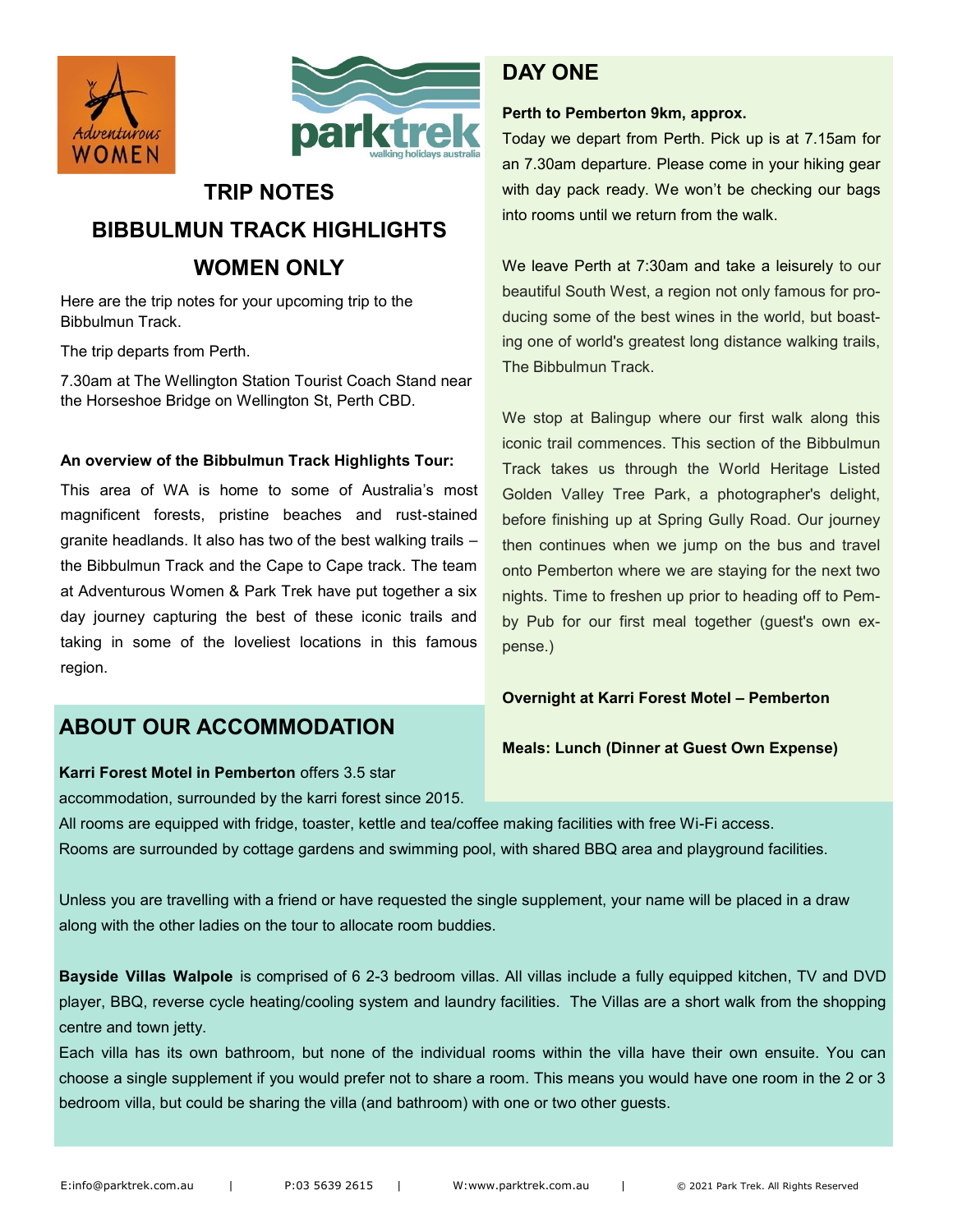### **DAY TWO**

**Beedelup National Park to Beedelup Falls 14.6km, approx. 5 hours of walking, including breaks (easy to moderate grade)**

After breakfast and lunch-making we head off for the Beedelup National Park, where we begin our first walk, finishing at beautiful Beedelup Falls in the afternoon.

From here, we take you to a local winery/gallery where you can sample some of the local fare from the region. Here you can enjoy wine tastings, grab a coffee or snack, and check out the gallery.

Afterwards we return to Pemberton where you can take a stroll around the town or simply relax back at our accommodation before a fabulous twocourse meal prepared by your guides.

**Overnight at Karri Forest Motel – Pemberton**

**Meals: Breakfast, Lunch and Dinner**

## **DAY THREE**

**Gloucester Tree - Warren River 10.8km, approx. 3.5 hours of walking, including breaks (easy to moderate grade)**

After breakfast and lunch making we begin our walk at the mighty Gloucester Tree, continuing on into the magnificent karri's, where we'll enjoy the sounds of birds and the many delightful scents, typical of the south west forested region. We walk on through the forest, with the sound of the babbling brook close by, arriving at our destination at around lunch time.

Once we pick you up from here, we'll take a very short drive to The Cascades...a beautiful setting where we will enjoy our lunch.

Afterwards, we drive a further two hours south to Walpole, nestled in the heart of the Valley of the Giants, an internationally recognised nature-based tourism attraction.

You'll have free time later this afternoon to explore this quaint little town, take a stroll down to the inlet and observe plenty of birdlife, or relax back at our villa style accommodation before a well-earned two-course meal prepared by your guides.

**Overnight accommodation at Bayside Villas—Walpole**

**Meals: Breakfast, Lunch and Dinner**

## **DAY FOUR**

**Valley of the Giants to Conspicuous Beach 15.8 km, 5.5 hours walking including breaks, easy to moderate grade**

After breakfast and lunch making we experience the excitement of The Tree Top Walk, which is 40 metres high above the ground, through a canopy of the giant tingle forest. Here we have magnificent views of core wilderness areas from this vantage point. As we continue our walk, a boardwalk winds through a grove of veteran tingle trees known as the Ancient Empire. After passing through heathlands and low woodlands, dominated by the magnificent red flowering gum, the track rejoins the coast at Conspicuous Beach where our walk ends today.

After a great day's walking, it's back to our cozy accommodation to enjoy some relaxation time, while your guides prepare dinner.

**Overnight accommodation at Bayside Villas - Walpole**

**Meals: Breakfast, Lunch and Dinner**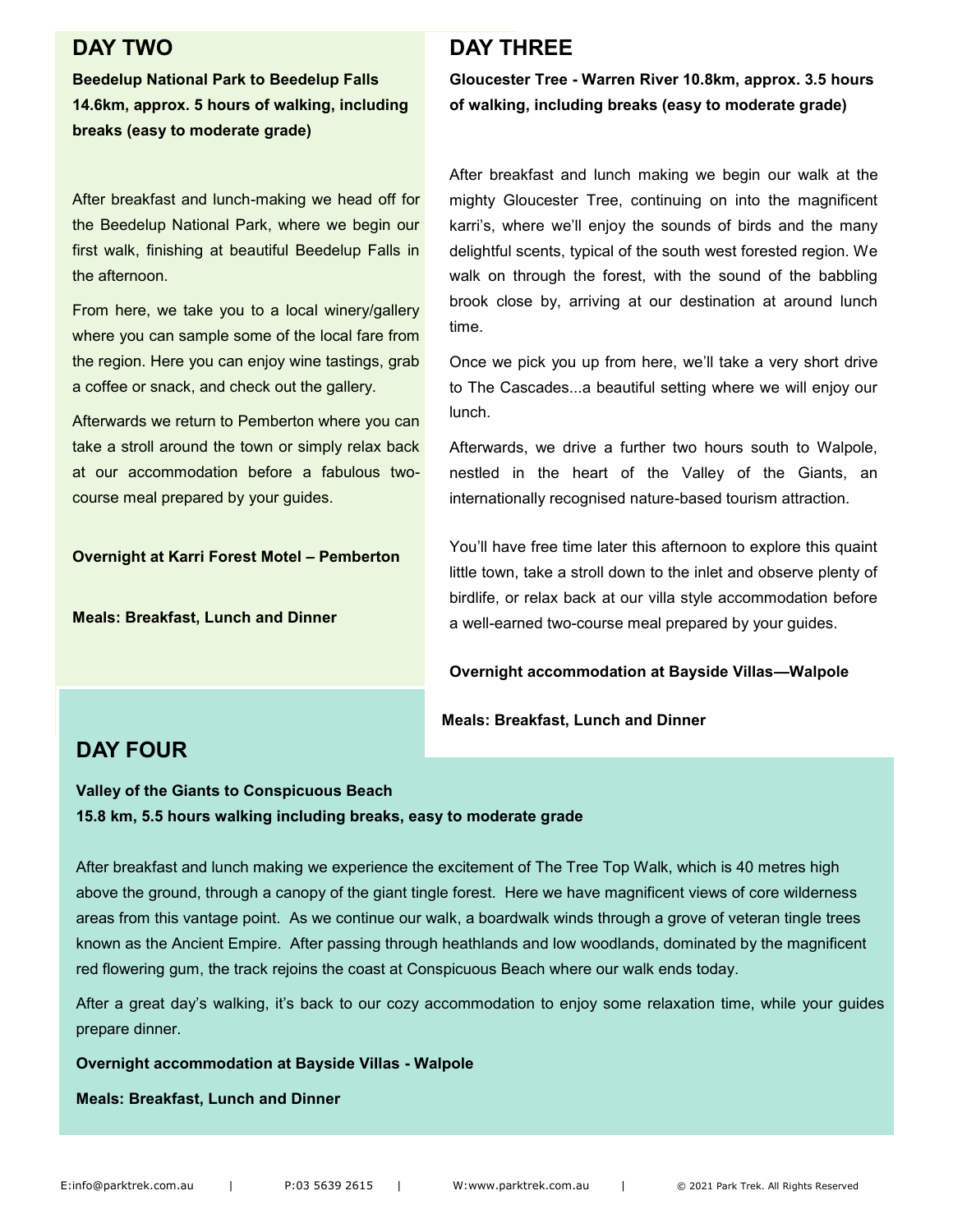## **DAY FIVE**

**Conspicuous Beach to Peaceful Bay 15.2km, approx. 5.5 hours of walking, including breaks (easy grade)**

Today we continue heading east from where we finished walking yesterday at Conspicuous Beach.

Our first encounter is the climb up to Conspicuous Clifftop lookout where we are rewarded with spectacular views of the beach, the river flowing into the sea and if we're lucky, we may spot dolphins or a whale or two!

Once we've caught our breath and spent time enjoying the views, we keep walking through to Rame Head and then onto Peaceful Bay. This section of the Bibbulmun Track is one of our favourites, as it provides the greatest variety of scenery and vegetation seen anywhere along the track.

**Overnight accommodation at Bayside Villas - Walpole**

**Meals: Breakfast, Lunch and Dinner**



### **DAY SIX**

### **Walpole Wilderness Eco Cruise (WOW) and drive back to Perth**

This morning after a relaxing start to the day and a yummy cooked breakfast, we pack up our bags and head down to the jetty where we take part in a South West 'must do' - The WOW Wilderness Eco Cruise on the Walpole/Nornalup Inlet.

After the cruise, we begin our journey back to Perth, arriving at around 6.30pm.

#### **Meals: Breakfast (Lunch at own expense)**

### **ABOUT THE MEALS**

The food we serve is healthy, hearty and home style. Our menus are designed to showcase the fabulous regional produce. Fresh local cheese, yoghurt, fruit, vegetables, fish and meats are used, supporting local farmers and minimising our food miles. We don't offer five-star dining, but our guides take pride in ensuring that all meals are delicious and plentiful, prepared with top-quality fresh seasonal ingredients.

**Breakfast** is a continental spread of cereals, stewed fruit, yoghurt, toast and spreads. Coffee and tea are always available at your base accommodation.

**Lunch** can vary from day to day, but includes meat, salad, bread and wraps.

**Dinner** is a casual meal prepared by your guides.

**Snacks** will be fresh fruit for the trail and biscuits or fruit cake for tea breaks.

**Dietary requirements** We are able to accommodate guests' specific dietary requirements and can prepare meals to meet individual needs.

**Alcohol** Our tours do not include alcoholic beverages, however guests are most welcome to bring wine/beer along with them. If you are bringing bottled wine, please pack this well in your main bag to avoid breakages.